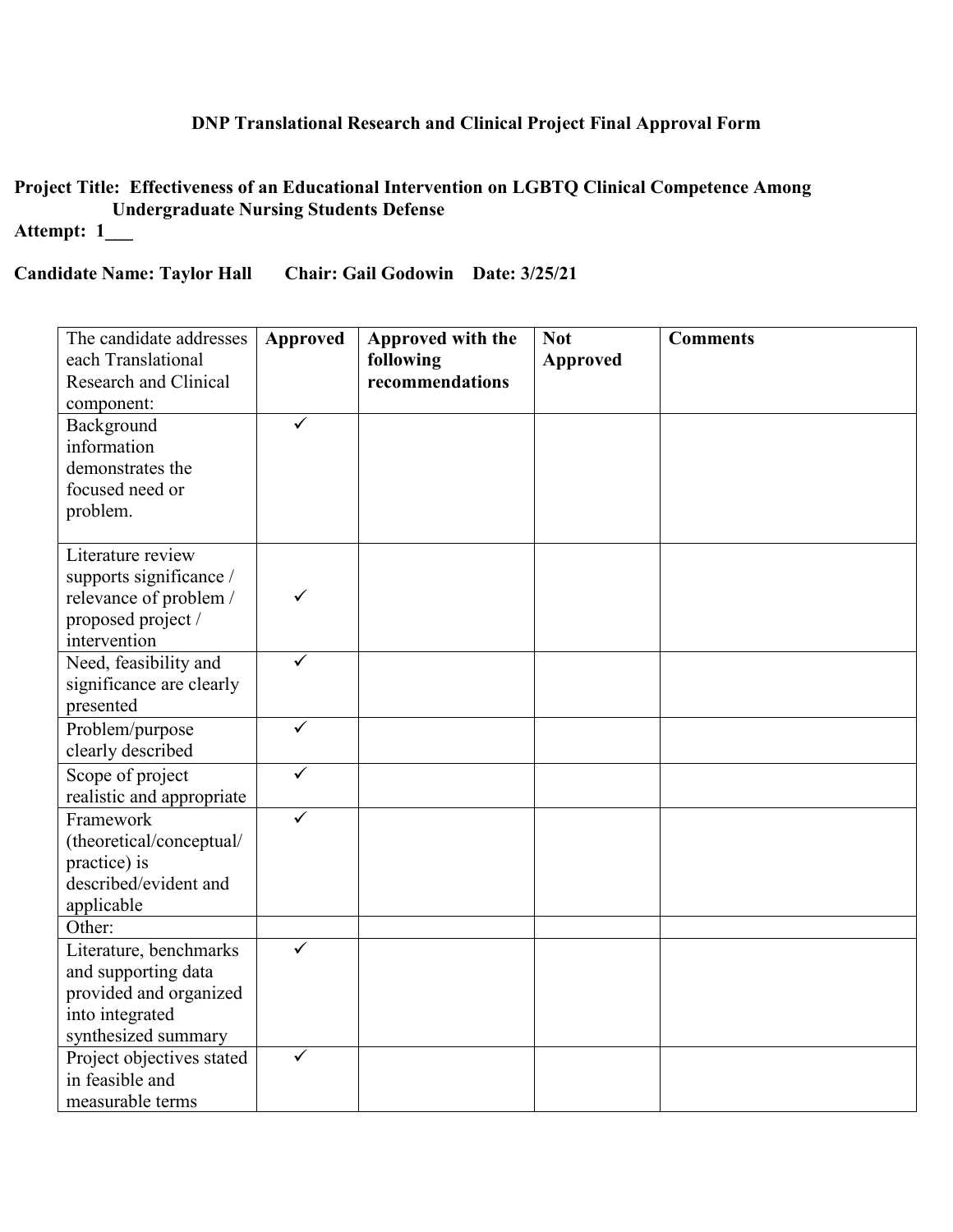| Congruence of                               |              |                   |  |
|---------------------------------------------|--------------|-------------------|--|
| organizations' strategic                    |              |                   |  |
| plan to project is                          |              |                   |  |
| described                                   |              |                   |  |
| Other:                                      |              |                   |  |
| Appropriate for                             | $\checkmark$ |                   |  |
| objectives                                  |              |                   |  |
| Clear rationale for                         | ✓            |                   |  |
| actions/method                              |              |                   |  |
| Setting and group                           | $\checkmark$ |                   |  |
| clearly described                           |              |                   |  |
|                                             | ✓            |                   |  |
| Implementation<br>methods/tools are         |              |                   |  |
|                                             |              |                   |  |
| feasible and clearly<br>described           |              |                   |  |
|                                             | $\checkmark$ |                   |  |
| Resources/supports and<br>risks/threats and |              |                   |  |
|                                             |              |                   |  |
| benefits noted                              | $\checkmark$ |                   |  |
| Time line is clearly                        |              |                   |  |
| described and feasible                      | ✓            |                   |  |
| Evaluation plan is                          |              |                   |  |
| coherent / consistent                       |              |                   |  |
| with project plan                           |              |                   |  |
| <b>Evaluation measures</b>                  | ✓            |                   |  |
| linked to objectives                        |              |                   |  |
| Outcomes / evidence-                        | ✓            |                   |  |
| based measures                              |              |                   |  |
| appropriate for                             |              |                   |  |
| objectives                                  |              |                   |  |
| Tools / instruments                         | ✓            |                   |  |
| described and linked to                     |              |                   |  |
| measures and objectives                     |              |                   |  |
| Method of analysis                          |              |                   |  |
| clearly described for                       |              |                   |  |
| each measurement.                           |              |                   |  |
| Results organized in                        | $\checkmark$ |                   |  |
| appropriate format.                         |              |                   |  |
| Results linked to                           | $\checkmark$ |                   |  |
| problem statement.                          |              |                   |  |
| Described the extent to                     |              | See revisions for |  |
| which the objectives                        |              | chapter 5         |  |
| were achieved.                              |              |                   |  |
| Addressed key                               | $\checkmark$ |                   |  |
| facilitators and barriers                   |              |                   |  |
| that impacted the                           |              |                   |  |
| project's objectives.                       |              |                   |  |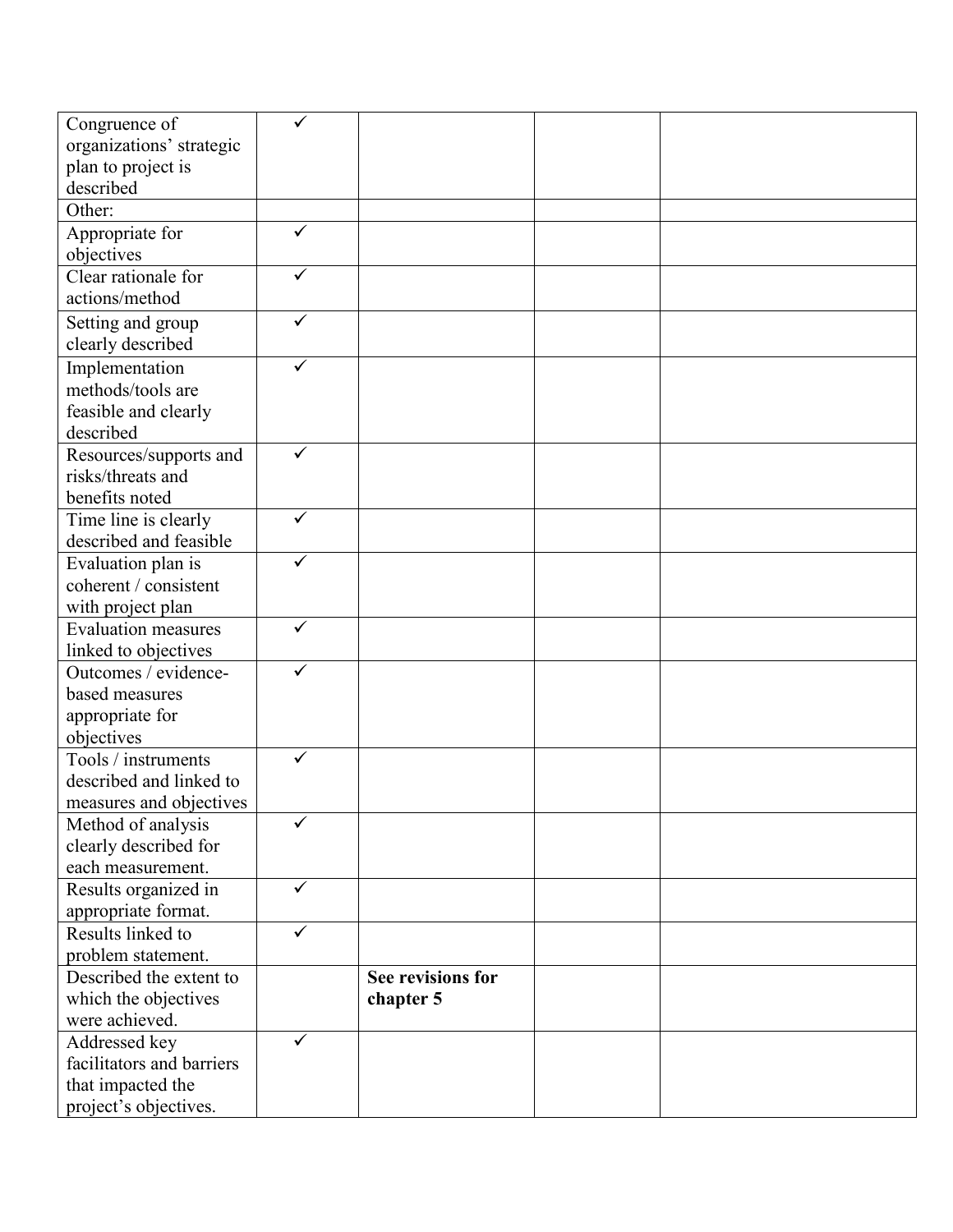| Described unintended              |              |                           |  |
|-----------------------------------|--------------|---------------------------|--|
| consequences) both                |              |                           |  |
| positive and negative.            |              |                           |  |
| Recommendations/Impl              | $\checkmark$ |                           |  |
| ications addressed for            |              |                           |  |
| problem statement,                |              |                           |  |
| supporting                        |              |                           |  |
| organization, key                 |              |                           |  |
| stakeholders, other               |              |                           |  |
| settings, and student.            |              |                           |  |
| Included                          | $\checkmark$ |                           |  |
| recommendations                   |              |                           |  |
| related to Identified             |              |                           |  |
| facilitators/barriers and         |              |                           |  |
| unintended                        |              |                           |  |
| consequences.                     |              |                           |  |
| Addressed any ongoing             |              |                           |  |
| activities or evaluations         |              |                           |  |
| outside the scope of the          | ✓            |                           |  |
| <b>DNP</b> Translational          |              |                           |  |
| <b>Research and Clinical</b>      |              |                           |  |
| Project.                          |              |                           |  |
| Recommendations are               | ✓            |                           |  |
| described within the              |              |                           |  |
| framework of the                  |              |                           |  |
|                                   |              |                           |  |
| organizations' strategic<br>plan. |              |                           |  |
| Contribution to                   | $\checkmark$ |                           |  |
| Personal Goals in                 |              |                           |  |
| advance practice                  |              |                           |  |
| nursing.                          |              |                           |  |
| APA format followed               |              | See revisions sent.       |  |
| appropriately; writing is         |              | <b>Overall, APA edits</b> |  |
| scholarly and clear;              |              | needed.                   |  |
| appropriate for doctoral          |              |                           |  |
| level education.                  |              |                           |  |
| Candidate articulates             | $\checkmark$ |                           |  |
|                                   |              |                           |  |
| response to                       |              |                           |  |
| program/clinical                  |              |                           |  |
| questions arising from            |              |                           |  |
| this project.                     |              |                           |  |
| Extent to which                   | ✓            |                           |  |
| candidate met                     |              |                           |  |
| goals/aims of project. If         |              |                           |  |
| not, appropriate                  |              |                           |  |
| rationale and                     |              |                           |  |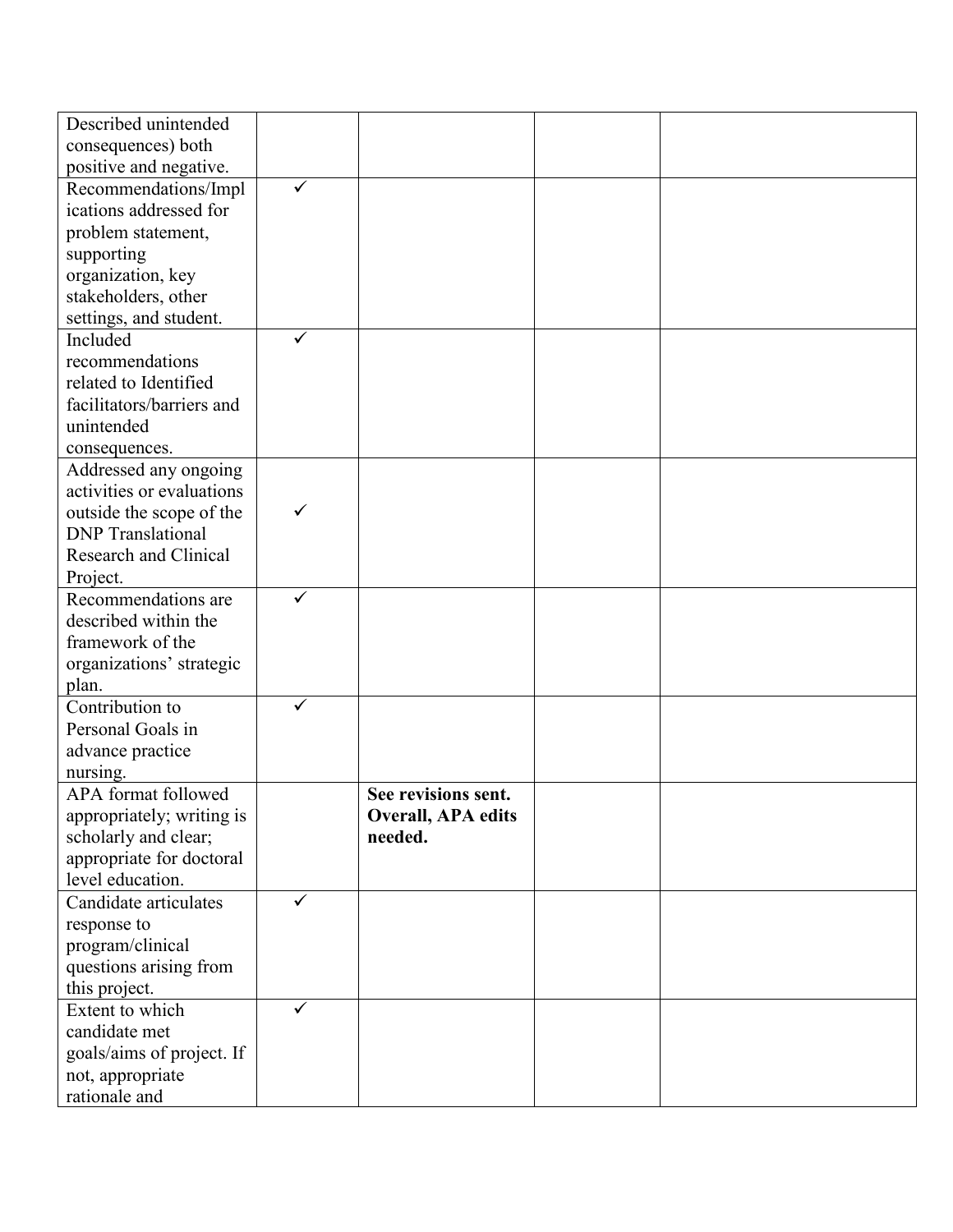| explanation provided.         |              |                  |  |
|-------------------------------|--------------|------------------|--|
| Extent to which               | $\checkmark$ |                  |  |
| candidate integrated          |              |                  |  |
| scientific curiosity and      |              |                  |  |
| inquiry in project            |              |                  |  |
| completion.                   |              |                  |  |
| Extent to which               | ✓            |                  |  |
| candidate analyzed            |              |                  |  |
| issues and provided           |              |                  |  |
| critique of advanced          |              |                  |  |
| nursing practice within       |              |                  |  |
| the project.                  |              |                  |  |
| Extend to which               | ✓            |                  |  |
| candidate demonstrated        |              |                  |  |
| practice inquiry skills       |              |                  |  |
| including appraising          |              |                  |  |
| and translating               |              |                  |  |
| evidence.                     |              |                  |  |
| Evidence of candidate's       |              |                  |  |
| ability to engage in          |              |                  |  |
| collaborative                 |              |                  |  |
| partnership(s) in             |              |                  |  |
| designing and                 |              |                  |  |
| implementing                  |              |                  |  |
| <b>Translational Research</b> |              |                  |  |
| and Clinical project.         |              |                  |  |
| Ability of candidate to       |              | See revisions in |  |
| articulate state of           |              | <b>Chapter 5</b> |  |
| current knowledge as it       |              |                  |  |
| relates to advanced           |              |                  |  |
| practice nursing in the       |              |                  |  |
| health care system.           |              |                  |  |

## **Overall evaluation of the Translational Research and Clinical Project Presentation**

\_\_\_\_\_\_\_\_ **Approved**

Summary Comments:

# ✓\_\_\_\_\_\_\_ **Conditional Approved**

Required revisions: Revisions in paper for Chapters 4&5 and APA throughout Revisions sent in emails from Drs. Moore and Fouche-Camargo

\_\_\_\_\_\_\_ **Not Approved** Summary Comments: